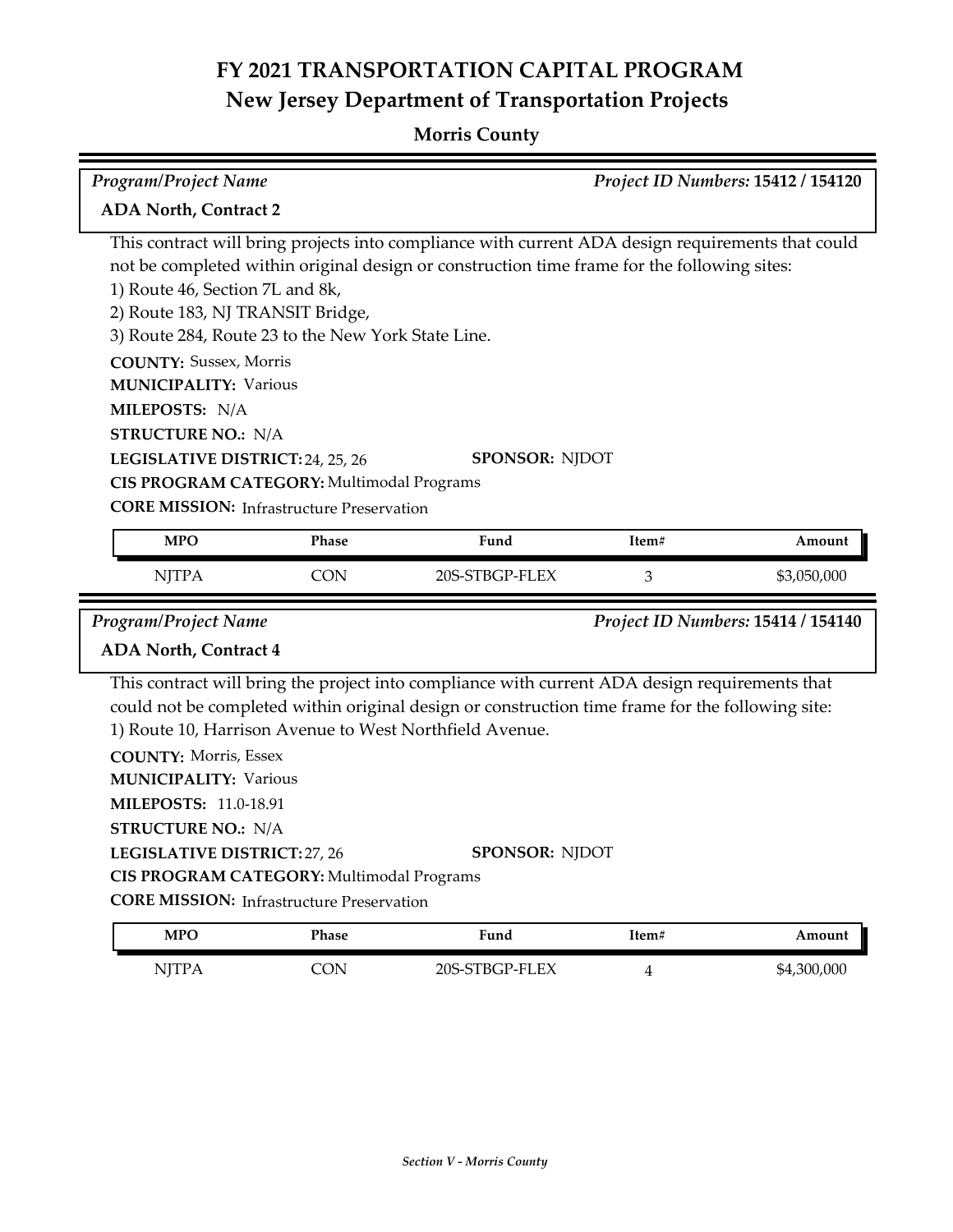### **Morris County**

| Program/Project Name<br>Project ID Numbers: 14414 / 144140                                          |                                                  |                                                                                                                                                                      |       |                                    |  |
|-----------------------------------------------------------------------------------------------------|--------------------------------------------------|----------------------------------------------------------------------------------------------------------------------------------------------------------------------|-------|------------------------------------|--|
| Route 15 SB, Bridge over Rockaway River                                                             |                                                  |                                                                                                                                                                      |       |                                    |  |
|                                                                                                     |                                                  | Initiated by the Bridge Management System, this project will replace the structurally deficient and<br>functionally obsolete timber-structure bridge, built in 1909. |       |                                    |  |
| <b>COUNTY: Morris</b>                                                                               |                                                  |                                                                                                                                                                      |       |                                    |  |
| <b>MUNICIPALITY: Jefferson Twp</b>                                                                  |                                                  |                                                                                                                                                                      |       |                                    |  |
| MILEPOSTS: 4.2                                                                                      |                                                  |                                                                                                                                                                      |       |                                    |  |
| STRUCTURE NO.: 1404158                                                                              |                                                  |                                                                                                                                                                      |       |                                    |  |
| <b>LEGISLATIVE DISTRICT:26</b>                                                                      |                                                  | <b>SPONSOR: NJDOT</b>                                                                                                                                                |       |                                    |  |
|                                                                                                     | <b>CIS PROGRAM CATEGORY: Bridge Assets</b>       |                                                                                                                                                                      |       |                                    |  |
|                                                                                                     | <b>CORE MISSION:</b> Infrastructure Preservation |                                                                                                                                                                      |       |                                    |  |
| <b>MPO</b>                                                                                          | Phase                                            | Fund                                                                                                                                                                 | Item# | Amount                             |  |
| <b>NJTPA</b>                                                                                        | <b>ROW</b>                                       | 20S-NHPP                                                                                                                                                             | 12    | \$950,000                          |  |
| Program/Project Name                                                                                |                                                  | Route 23, Bridge over Pequannock River / Hamburg Turnpike                                                                                                            |       | Project ID Numbers: 08347 / 083470 |  |
| Initiated by the Bridge Management System, this project will replace the bridge, built in 1934, and |                                                  |                                                                                                                                                                      |       |                                    |  |
|                                                                                                     |                                                  | provide scour countermeasures to address this scour critical structure.                                                                                              |       |                                    |  |
| <b>COUNTY: Morris, Passaic</b>                                                                      |                                                  |                                                                                                                                                                      |       |                                    |  |
|                                                                                                     | MUNICIPALITY: Kinnelon Boro, West Milford Twp    |                                                                                                                                                                      |       |                                    |  |
| <b>MILEPOSTS: 16.61 - 17.34</b>                                                                     |                                                  |                                                                                                                                                                      |       |                                    |  |
| STRUCTURE NO.: 1405156                                                                              |                                                  |                                                                                                                                                                      |       |                                    |  |
|                                                                                                     |                                                  |                                                                                                                                                                      |       |                                    |  |
| <b>LEGISLATIVE DISTRICT:26</b>                                                                      |                                                  | <b>SPONSOR: NJDOT</b>                                                                                                                                                |       |                                    |  |
|                                                                                                     | CIS PROGRAM CATEGORY: Bridge Assets              |                                                                                                                                                                      |       |                                    |  |
|                                                                                                     | <b>CORE MISSION:</b> Infrastructure Preservation |                                                                                                                                                                      |       |                                    |  |
| <b>MPO</b>                                                                                          | Phase                                            | Fund                                                                                                                                                                 | Item# | Amount                             |  |
| <b>NJTPA</b>                                                                                        | <b>ROW</b>                                       | 20S-NHPP                                                                                                                                                             | 13    | \$1,500,000                        |  |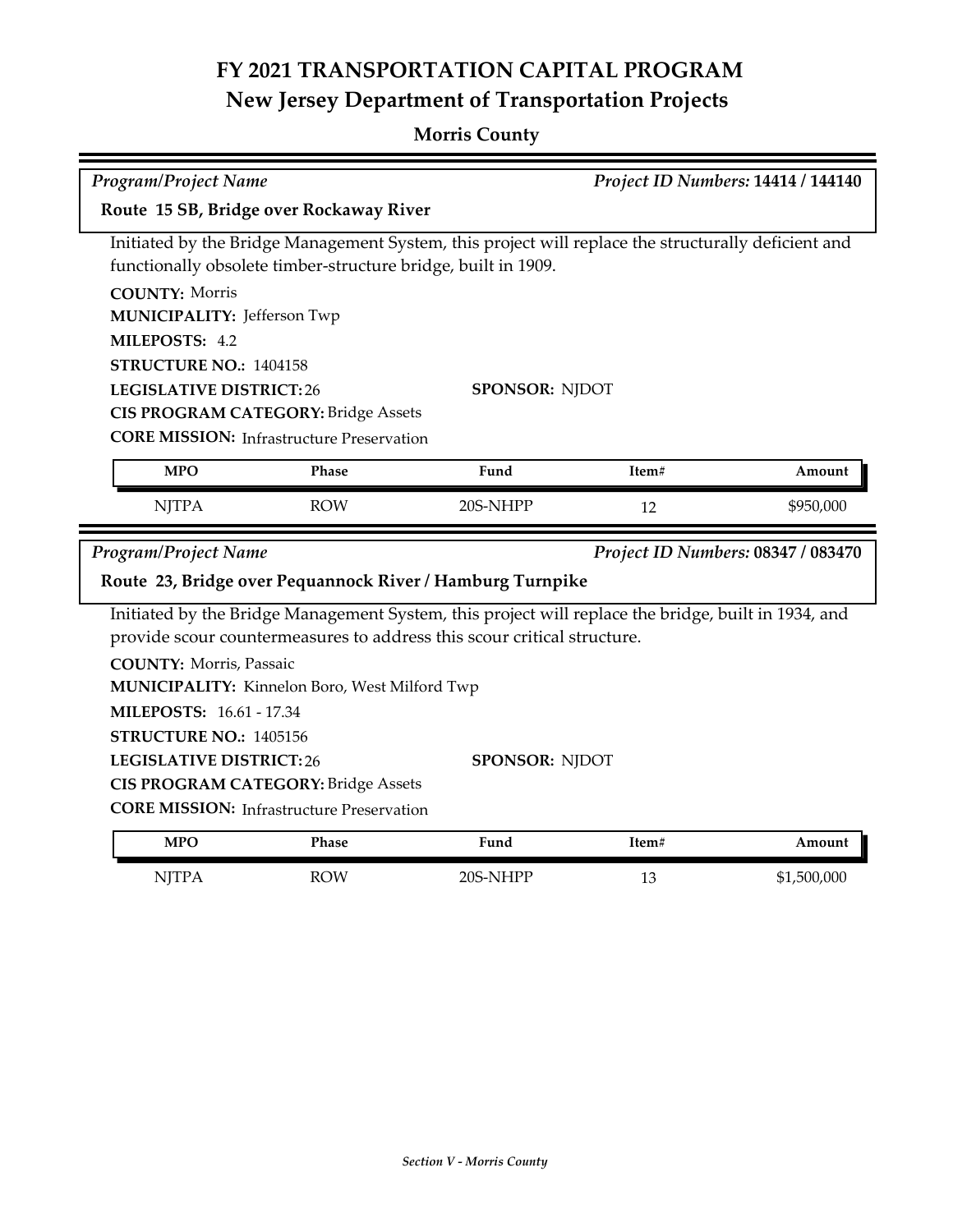### **Morris County**

| Route 46, Canfield Avenue<br>undermine the Route 46 roadway.<br><b>COUNTY: Morris</b><br><b>MUNICIPALITY: Mine Hill Twp</b><br>MILEPOSTS: 35.91<br><b>STRUCTURE NO.: N/A</b><br><b>LEGISLATIVE DISTRICT:25</b> |            | This project will widen Route 46 to provide an exclusive left turn lane on the west approach of the<br>intersection (for turns into the shopping center). An abandoned mine shaft adjacent to the right of<br>way, west of the intersection, will be sealed to prevent further ground subsidence that could |       |           |
|----------------------------------------------------------------------------------------------------------------------------------------------------------------------------------------------------------------|------------|-------------------------------------------------------------------------------------------------------------------------------------------------------------------------------------------------------------------------------------------------------------------------------------------------------------|-------|-----------|
|                                                                                                                                                                                                                |            |                                                                                                                                                                                                                                                                                                             |       |           |
|                                                                                                                                                                                                                |            |                                                                                                                                                                                                                                                                                                             |       |           |
|                                                                                                                                                                                                                |            |                                                                                                                                                                                                                                                                                                             |       |           |
|                                                                                                                                                                                                                |            |                                                                                                                                                                                                                                                                                                             |       |           |
|                                                                                                                                                                                                                |            |                                                                                                                                                                                                                                                                                                             |       |           |
|                                                                                                                                                                                                                |            |                                                                                                                                                                                                                                                                                                             |       |           |
|                                                                                                                                                                                                                |            | <b>SPONSOR: NJDOT</b>                                                                                                                                                                                                                                                                                       |       |           |
| <b>CIS PROGRAM CATEGORY: Congestion Relief</b>                                                                                                                                                                 |            |                                                                                                                                                                                                                                                                                                             |       |           |
| <b>CORE MISSION:</b> Mobility and Congestion Relief                                                                                                                                                            |            |                                                                                                                                                                                                                                                                                                             |       |           |
| <b>MPO</b>                                                                                                                                                                                                     | Phase      | Fund                                                                                                                                                                                                                                                                                                        | Item# | Amount    |
| <b>NJTPA</b>                                                                                                                                                                                                   | <b>ROW</b> | 20S-STBGP-FLEX                                                                                                                                                                                                                                                                                              | 29    | \$700,000 |
| are included at intersections containing signal upgrades.<br><b>COUNTY: Morris</b>                                                                                                                             |            | To better manage and improve traffic conditions along the corridor, this project will design and<br>construct an ITS system, including; Dynamic Message Signs (DMS), Camera Surveillance Systems<br>(CSS), Travel Time Sensors (TTS), and Traffic Signal Systems (TSS). ADA curb ramp improvements          |       |           |
| <b>MILEPOSTS: 41.87 - 46.47</b><br><b>STRUCTURE NO.: N/A</b>                                                                                                                                                   |            | MUNICIPALITY: Rockaway Boro, Denville Twp, Mountain Lakes Boro, Parsippany-Troy Hills Twp                                                                                                                                                                                                                   |       |           |
| LEGISLATIVE DISTRICT: 25, 26<br><b>CIS PROGRAM CATEGORY: Congestion Relief</b><br><b>CORE MISSION:</b> Mobility and Congestion Relief                                                                          |            | <b>SPONSOR: NJDOT</b>                                                                                                                                                                                                                                                                                       |       |           |
|                                                                                                                                                                                                                | Phase      | Fund                                                                                                                                                                                                                                                                                                        | Item# | Amount    |
|                                                                                                                                                                                                                |            |                                                                                                                                                                                                                                                                                                             |       |           |
| <b>MPO</b><br><b>NJTPA</b>                                                                                                                                                                                     | <b>ROW</b> | 20S-STATE                                                                                                                                                                                                                                                                                                   | 287   | \$500,000 |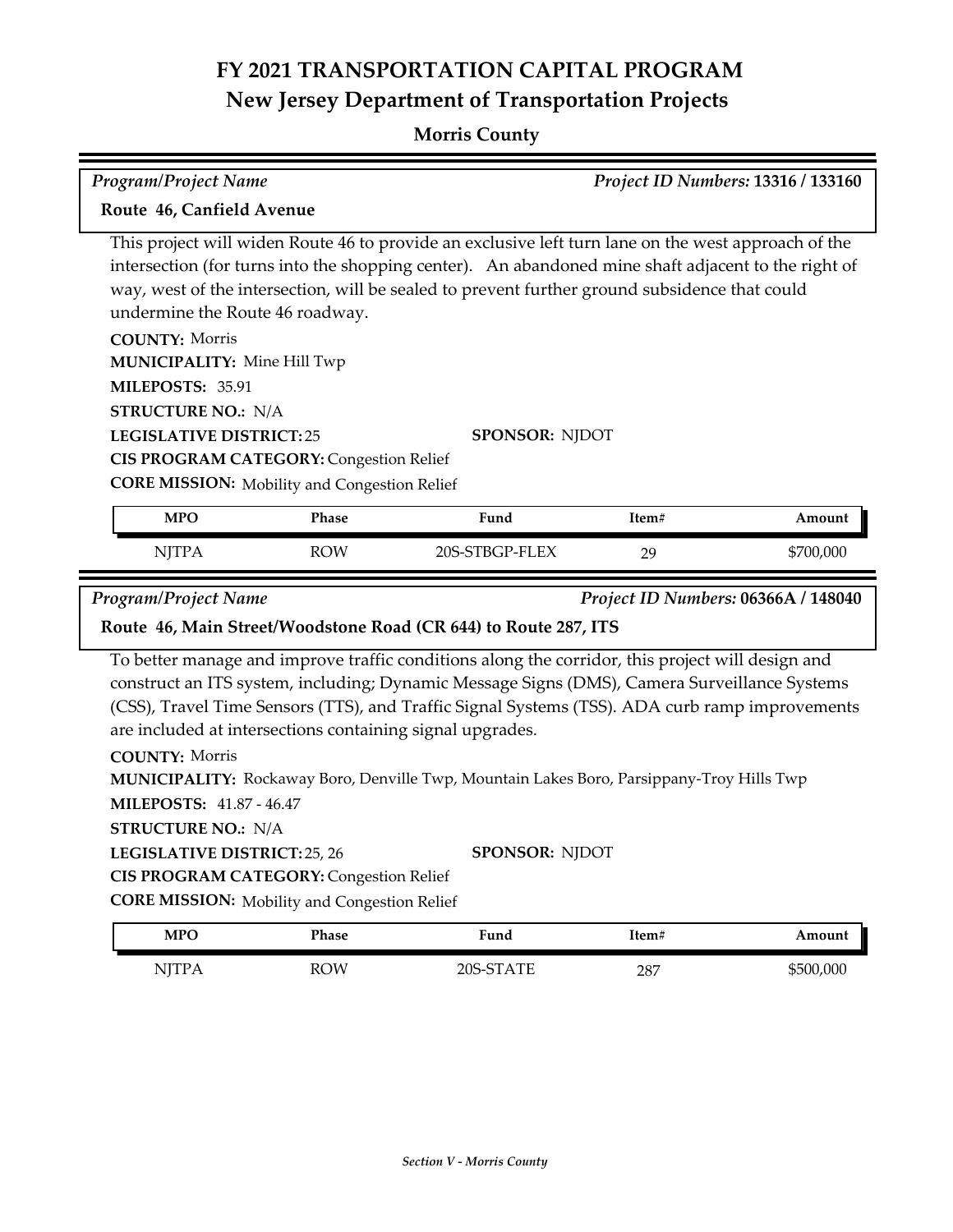#### **Morris County**

| Project ID Numbers: 16318 / 163180<br><b>Program/Project Name</b>                                                                                                                                |                                                                                     |                                                                                                                                                                                                                                                                                                                                                                                                                                                                                                                                                                                                                                                                                                                                                                  |       |                                     |  |
|--------------------------------------------------------------------------------------------------------------------------------------------------------------------------------------------------|-------------------------------------------------------------------------------------|------------------------------------------------------------------------------------------------------------------------------------------------------------------------------------------------------------------------------------------------------------------------------------------------------------------------------------------------------------------------------------------------------------------------------------------------------------------------------------------------------------------------------------------------------------------------------------------------------------------------------------------------------------------------------------------------------------------------------------------------------------------|-------|-------------------------------------|--|
| Route 46, Pequannock Street to CR 513 (West Main Street)                                                                                                                                         |                                                                                     |                                                                                                                                                                                                                                                                                                                                                                                                                                                                                                                                                                                                                                                                                                                                                                  |       |                                     |  |
| <b>COUNTY: Morris</b><br>MILEPOSTS: 38.26-39.85<br><b>STRUCTURE NO.: N/A</b><br><b>LEGISLATIVE DISTRICT: 25, 26</b>                                                                              | heads include countdown technology.<br><b>MUNICIPALITY: Dover Twp, Rockaway Twp</b> | Initiated from the Safety Management System, thie project will evaluate each signalized intersection<br>within the project limits. Some of these signalized intersections have had adjustments over the past<br>few years, however, each signalized intersection will be (re)evaluated and, if required, modified in<br>the proposed new Road Diet design. Work will include, but not be limited too; insuring that<br>signalized intersections have the appropriate number/type of traffic signal heads at the appropriate<br>locations, each intersection is ADA compliant, backplates with retro reflective borders will be added<br>to the traffic signal heads, all 8" traffic signal heads will be changed to 12", and pedestrian signal<br>SPONSOR: NJDOT |       |                                     |  |
| <b>CIS PROGRAM CATEGORY: Safety Management</b><br><b>CORE MISSION: Safety</b>                                                                                                                    |                                                                                     |                                                                                                                                                                                                                                                                                                                                                                                                                                                                                                                                                                                                                                                                                                                                                                  |       |                                     |  |
| <b>MPO</b>                                                                                                                                                                                       | Phase                                                                               | Fund                                                                                                                                                                                                                                                                                                                                                                                                                                                                                                                                                                                                                                                                                                                                                             | Item# | Amount                              |  |
| <b>NJTPA</b>                                                                                                                                                                                     | PE                                                                                  | 20S-HSIP                                                                                                                                                                                                                                                                                                                                                                                                                                                                                                                                                                                                                                                                                                                                                         | 30    | \$1,200,000                         |  |
| Program/Project Name                                                                                                                                                                             | Route 46, Route 287 to Route 23 (Pompton Avenue), ITS                               |                                                                                                                                                                                                                                                                                                                                                                                                                                                                                                                                                                                                                                                                                                                                                                  |       | Project ID Numbers: 06366B / 148050 |  |
| To better manage and improve traffic conditions along the corridor, this project will design and<br>construct an ITS system, including; Dynamic Message Signs (DMS), Camera Surveillance Systems |                                                                                     |                                                                                                                                                                                                                                                                                                                                                                                                                                                                                                                                                                                                                                                                                                                                                                  |       |                                     |  |

(CSS), Travel Time Sensors (TTS), and Traffic Signal Systems (TSS). ADA curb ramp improvements are included at intersections containing signal upgrades.

**COUNTY:** Morris, Essex, Passaic

**MUNICIPALITY:** Parsippany-Troy Hills Twp, Montville Twp, Fairfield Boro, Wayne Twp

**MILEPOSTS:** 46.47 - 55.98

**STRUCTURE NO.:** N/A

**LEGISLATIVE DISTRICT:** 26, 40 **SPONSOR:** NJDOT

**CIS PROGRAM CATEGORY: Congestion Relief** 

**CORE MISSION:** Mobility and Congestion Relief

| <b>MPO</b> | Phase      | ∀und      | Item# | Amount    |
|------------|------------|-----------|-------|-----------|
| NITP.<br>  | <b>ROW</b> | 20S-STATE | 289   | \$500,000 |